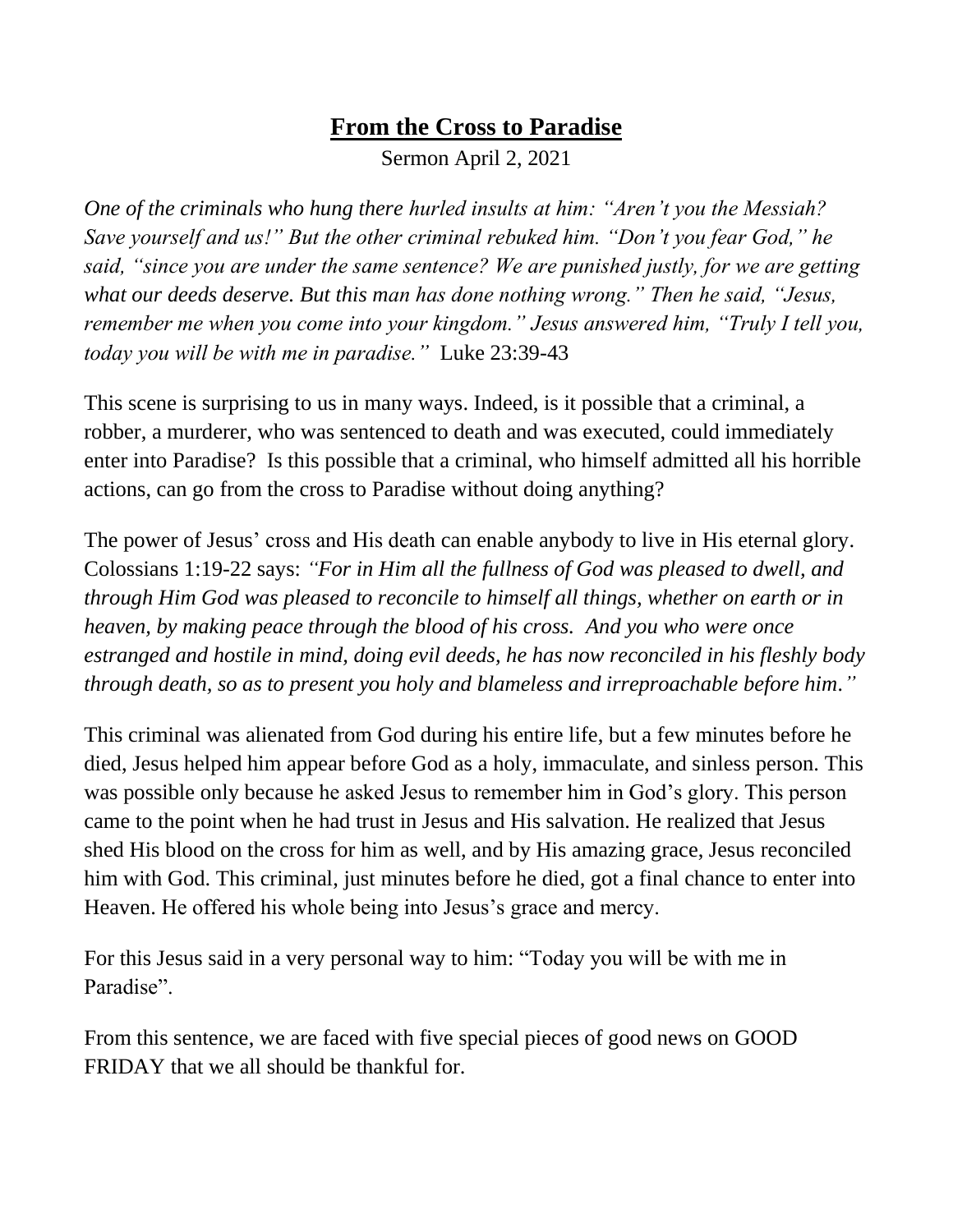#### **1. The first is that there is Paradise.**

God excluded Adam and Eve from Paradise because they rebelled against Him. This Paradise, known as Heaven, is the place where we will live in closeness with God. Nothing will separate us from Him and from those who are saved and will be there with us.

Before Jesus died, He said to his disciples that He will prepare a place for them and one day they will be in His glory with Him forever. So, there is Paradise.

#### 2. **The second good news is: We can only enter into Paradise with Jesus.**

You and I, we all are sinners. This is not a happy news, but it is true. You don't like to hear this, and I don't like to hear this either, but you are a sinner, and I am too. We cannot use our good actions as tickets to paradise. We can enter there **only with Jesus**, together with Jesus.

In the Gospel of John, we read *"See what love the Father has given us, that we should be called children of God; and that is what we are."* 1 John 3:1-2

## **3. The third good news is: We can access Heaven only because of the death of Jesus.**

Only, because Jesus died for us. When our Saviour pronounced His last words on the cross: "IT IS DONE", people experienced a total solar eclipse and earthquakes.

In Luke 23:44-45a, we read that: *"It was now about noon, and darkness came over the whole land until three in the afternoon, while the sun's light failed."* God showed us that cosmic signs accompany the cosmic significance of this event.

The other sign was that, in the temple of Jerusalem, the curtain of the temple was split from the top to the bottom. What God did through this was symbolic. In the temple, behind the altar, there was a separate room, called the Holy of Holies. Here, they kept a few things which reminded them about God, and they believed that place was God's place where He dwelled. Only the high priest was allowed to enter into this room once a year, when the high priest presented to God the blood of an innocent lamb for forgiveness on behalf of the people of Israel. The entrance of this room was covered with a thick curtain and did not allow anybody to see what was in that room. On that moment when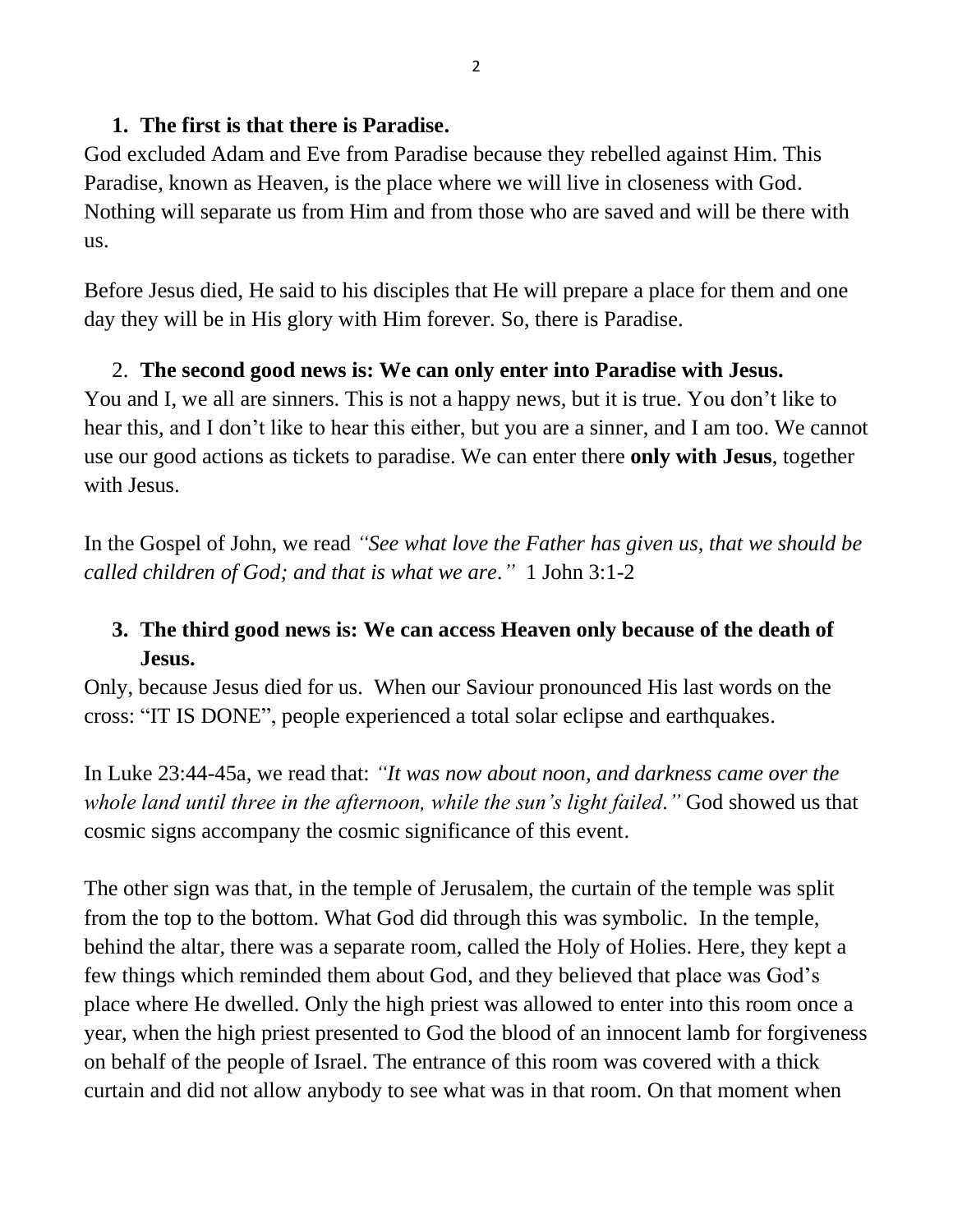Jesus Christ died on the cross, this curtain was split by God from the top to the bottom. Now, because the blood of Christ was shed for us, people had an opportunity to come closer to God, because Jesus as the High Priest presented His sacrifice on the cross as the Lamb of God. Because Jesus died for you, now you have an opportunity and right to enter into heaven.

*"For by a single offering he has perfected for all time those who are sanctified".*  Hebrews 10:14

After Christ Jesus died on the cross, and presented His offering, as the Lamb of God for you and for me, we have the opportunity and the right to enter into Heaven, but only through the dead body of Christ.

If someone would ask us if anybody can so easily enter into Heaven, please correct them and say to them that, on the contrary, Jesus Christ had to pay **a very high price** in order to help us to enter into heaven. Jesus Christ sacrificed His pure and sacred life for you and for me.

### 4. **The fourth good news is that everybody has a chance, while they are alive, to return to God if they believe in Him.**

This criminal did nothing to deserve the grace of God. He had absolutely no possibility to do anything to fix up his past with any religious performance. But Jesus did not expect anything like that from him. We cannot enter into heaven just because we think we have done good deeds. We can enter ONLY because Jesus died for us.

But this criminal still DID SOMETHING – quite a few things, and this is why Jesus offered him His mercy and glory.

- A. He pleaded guilty, he mentioned that He could see in Jesus a King, he heard Jesus praying, he confessed his faith in Jesus, and asked Jesus for mercy. He did not mention that some days he was a good guy, that he did good things sometimes in the past. He did not come up with his merits. He knew that would be nonsense.
- B. He said that he deserved his punishment. Then asked Jesus: "Jesus, remember me when you come into your kingdom". He was confident that Jesus was a King and He can help him in eternity.